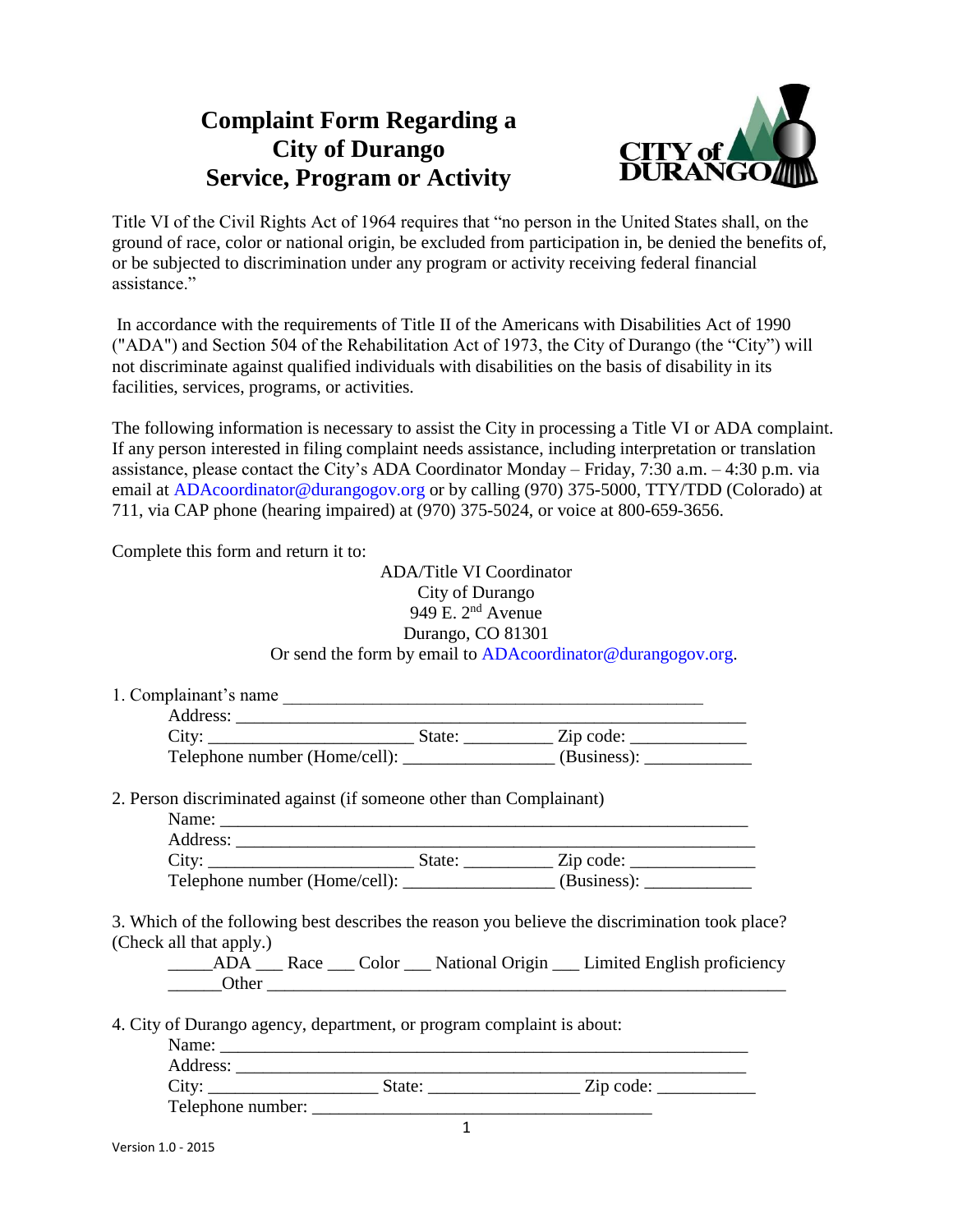5. Date of incident resulting in complaint: \_\_\_\_\_\_\_\_\_\_\_\_\_\_\_\_\_\_\_\_\_\_\_\_\_\_\_\_\_\_\_\_

6. In your own words, describe the circumstances leading to this complaint. What happened and who was responsible? If possible, provide names of the individuals involved. For additional space, attach additional sheets of paper as necessary.

\_\_\_\_\_\_\_\_\_\_\_\_\_\_\_\_\_\_\_\_\_\_\_\_\_\_\_\_\_\_\_\_\_\_\_\_\_\_\_\_\_\_\_\_\_\_\_\_\_\_\_\_\_\_\_\_\_\_\_\_\_\_\_\_\_\_\_\_\_\_\_\_\_\_\_\_\_\_\_\_\_ \_\_\_\_\_\_\_\_\_\_\_\_\_\_\_\_\_\_\_\_\_\_\_\_\_\_\_\_\_\_\_\_\_\_\_\_\_\_\_\_\_\_\_\_\_\_\_\_\_\_\_\_\_\_\_\_\_\_\_\_\_\_\_\_\_\_\_\_\_\_\_\_\_\_\_\_\_\_\_\_\_

\_\_\_\_\_\_\_\_\_\_\_\_\_\_\_\_\_\_\_\_\_\_\_\_\_\_\_\_\_\_\_\_\_\_\_\_\_\_\_\_\_\_\_\_\_\_\_\_\_\_\_\_\_\_\_\_\_\_\_\_\_\_\_\_\_\_\_\_\_\_\_\_\_\_\_\_\_\_\_\_\_

\_\_\_\_\_\_\_\_\_\_\_\_\_\_\_\_\_\_\_\_\_\_\_\_\_\_\_\_\_\_\_\_\_\_\_\_\_\_\_\_\_\_\_\_\_\_\_\_\_\_\_\_\_\_\_\_\_\_\_\_\_\_\_\_\_\_\_\_\_\_\_\_\_\_\_\_\_\_\_\_\_

7. If you've not already provided this in response to number 6 above, where did the incident take place? Please provide as much information about the location as possible.

\_\_\_\_\_\_\_\_\_\_\_\_\_\_\_\_\_\_\_\_\_\_\_\_\_\_\_\_\_\_\_\_\_\_\_\_\_\_\_\_\_\_\_\_\_\_\_\_\_\_\_\_\_\_\_\_\_\_\_\_\_\_\_\_\_\_\_\_\_\_\_\_\_\_\_\_\_\_\_\_\_

8. Were there any witnesses to the incident? If yes, please provide as much information as possible about any witness or witnesses.

\_\_\_\_\_\_\_\_\_\_\_\_\_\_\_\_\_\_\_\_\_\_\_\_\_\_\_\_\_\_\_\_\_\_\_\_\_\_\_\_\_\_\_\_\_\_\_\_\_\_\_\_\_\_\_\_\_\_\_\_\_\_\_\_\_\_\_\_\_\_\_\_\_\_\_\_\_\_\_\_\_

| Telephone number (Home/cell): ________________(Business): ______________________ |  |  |
|----------------------------------------------------------------------------------|--|--|
|                                                                                  |  |  |
|                                                                                  |  |  |
|                                                                                  |  |  |
| Telephone number (Home/cell): ________________ (Business): _____________         |  |  |

9. Have any efforts been made to file or resolve this complaint through the internal grievance procedure of any City of Durango department?

 $\frac{1}{2}$  Yes  $\frac{1}{2}$  No If yes, what is the status of the grievance?  $\frac{1}{2}$ 

10. Have you filed a complaint about this same incident with any other federal, state or local governmental agency or with a federal or state court? Please check any that apply.

| Federal court:                  |  |  |
|---------------------------------|--|--|
|                                 |  |  |
| State court:                    |  |  |
| $\angle$ Local agency: $\angle$ |  |  |
| Other: $\qquad \qquad$          |  |  |
|                                 |  |  |